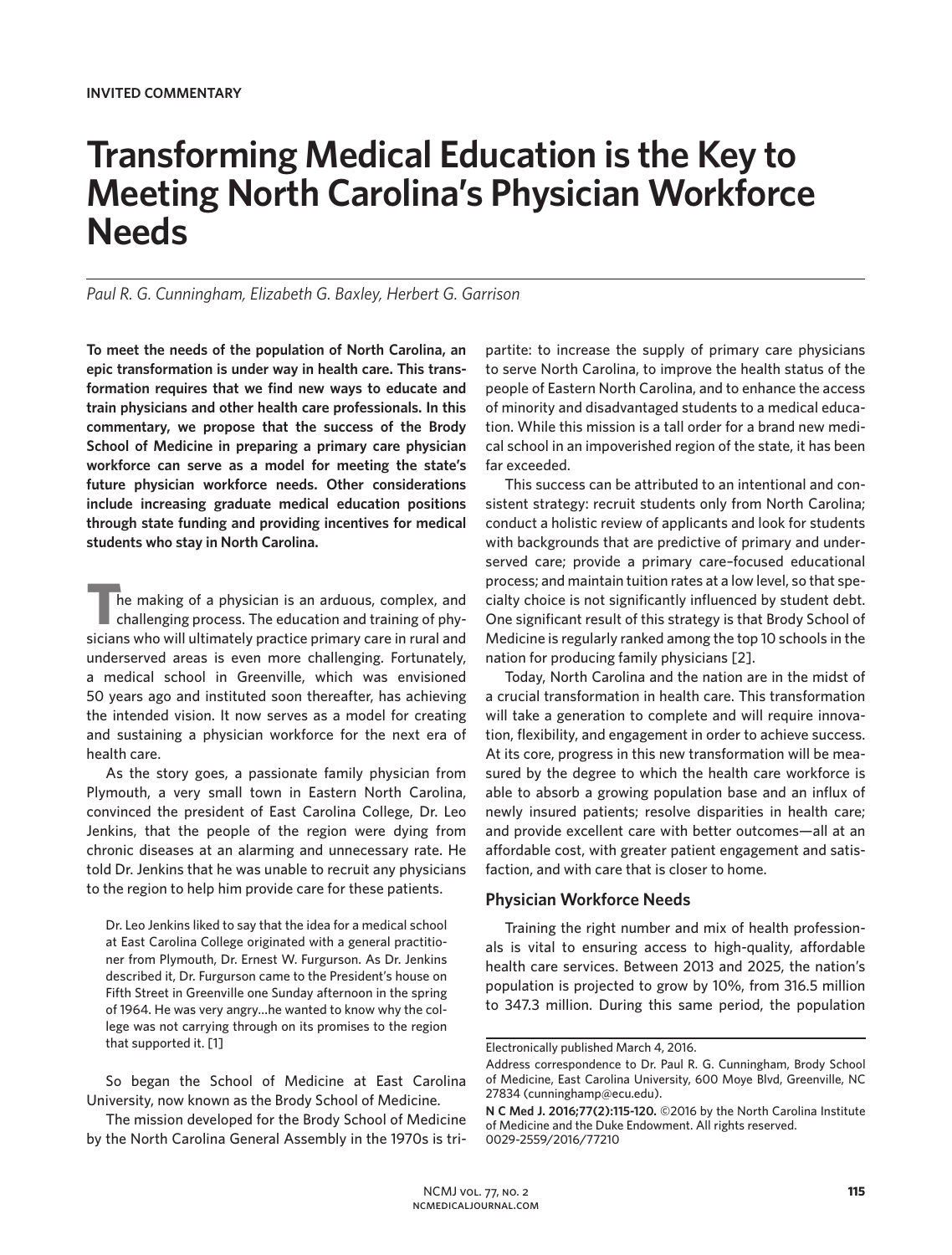*Greene sidebar*

aged 65 years and older is projected to grow by 46%, while the population under age 18 years is projected to grow only 5% [3]. The projected increase in senior citizens with relatively fewer young people could mean more patients and not enough health professionals—a potentially dire situation, especially for the physician workforce.

Several recent studies have projected the need for future physicians by taking into consideration anticipated physician retirements; changes in specialty, practice type, and location; and the impact of other health professionals in meeting health care needs [4]. These projections of future supply and demand suggest a shortfall of 46,100 to 90,400 physicians, including a shortfall of 12,500 to 31,100 primary care physicians and a shortfall of 28,200 to 63,700 non-primary care physicians [4].

An important caveat is that the forecasting of physician workforce needs is far from a perfect science. Economists struggle with uncertainties regarding how emerging care delivery models and changing health care practices might affect physician supply and demand, as well as how clinicians and care settings will respond to economic and other trends [4-7]. A crucial factor in such forecasts is the assumptions that are made about the average annual physician productivity in future years. That variable depends chiefly on 2 factors: the number of hours per year that physicians typically devote to patient care [8] and the degree to which physicians delegate tasks for which an MD degree is not required—for example, administrative tasks can be delegated to clerks or business managers, and certain medical tasks can be delegated to physician assistants or nurse practitioners [9].

Practically all graduates of medical school complete residency training in their chosen specialty prior to beginning the independent and unsupervised practice of medicine. Despite a robust and growing pool of medical school applicants, there is evidence for a pending bottleneck in the availability of graduate medical education (GME) residency program positions, the number of which has not increased in concert with the increase in US medical student class size in the past 10 years [10-12]. (In contrast to the many predic-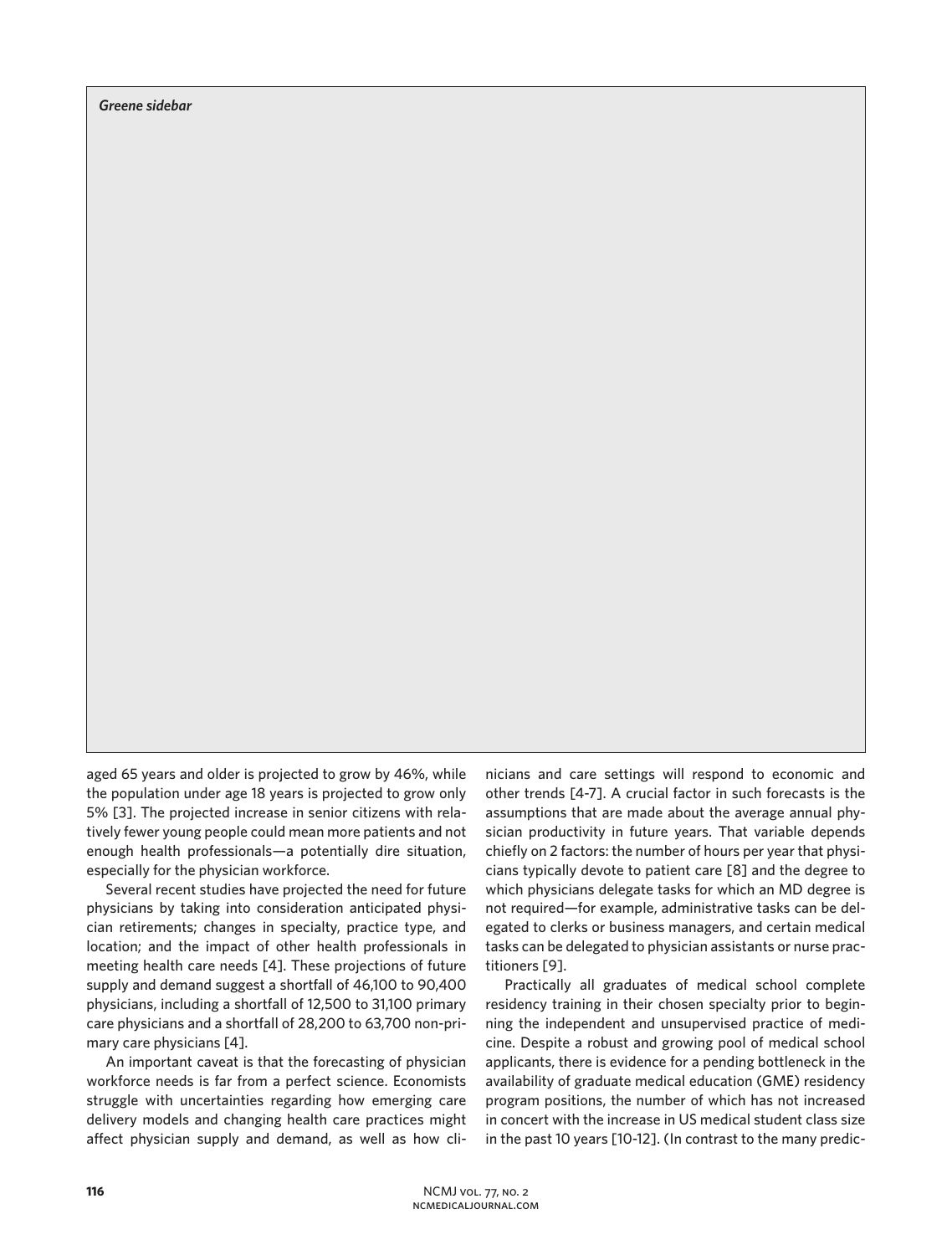tions that there will soon be too few GME positions, Mullen and colleagues predict that slight growth in the number of GME positions will mean that US medical students have adequate numbers of residency opportunities [13].)

Legislation is before Congress to increase the number of new residency positions nationally by 3,000 each year between 2017 and 2021 [14]. It is critical that new or existing residency positions be allocated where they are needed most—in primary care, rural areas, and community settings. Whether the forecasters are entirely or partially correct, there are several rural counties in North Carolina with no physicians at all, so there is unequivocally a physician shortage in those communities. Certainly, the way health care is delivered will need to change and adapt. That change must include how we train and educate health care professionals, especially physicians.

#### **Medical Education in the 21st Century**

Increasingly, teams of various professionals are providing health care services. At the center of the team is the most important member—the patient. Other team members include physicians, nurses, nutritionists, patient navigators, nurse practitioners, physician assistants, and social workers. Each member of an interprofessional team can be the key interface with the patient, at different times and with different patients.

Although such teams will increasingly become the norm, most medical students, nursing students, and other allied health students are not currently being taught how to work successfully in such teams and have few models of interprofessional collaboration. The health education silos of the past must come down in favor of providing interprofessional education [9].

In addition to teamwork, other aspects of health systems science—including population health, patient safety, quality improvement, and systems thinking—are looming as areas of expertise that will be critical for tomorrow's physicians. Some are now calling health systems science the critical third science in medicine—in addition to basic science and clinical science, which all physicians learn in medical school,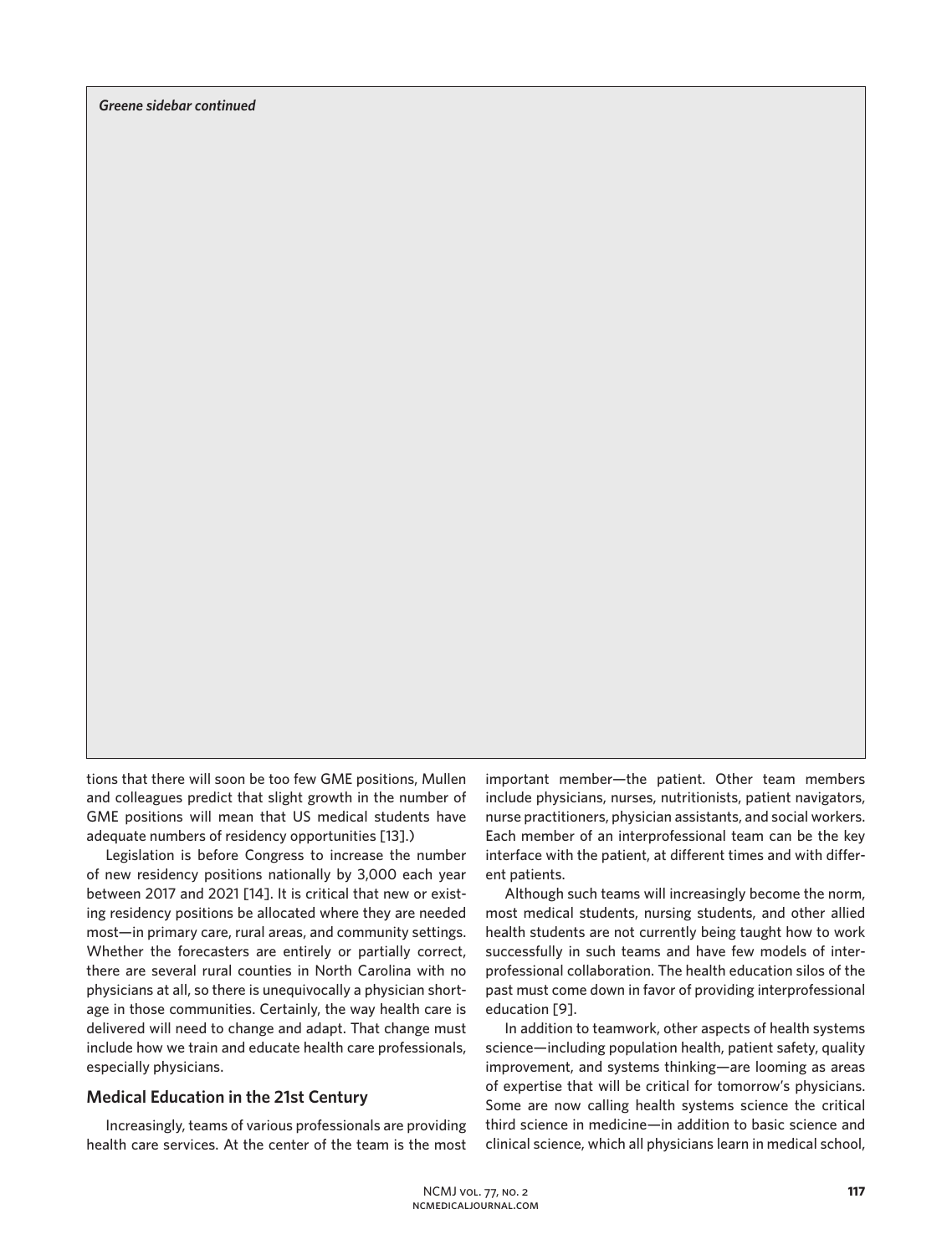

residency, and fellowship training [15]. There must be additional emphasis placed on health systems science as an invaluable part of a physician's education and training.

## **The Brody Model**

The American Medical Association (AMA) recently awarded a \$1 million grant to Brody School of Medicine— 1 of only 11 such grants in the nation—to support the development of new ways of educating medical students. With this award, Brody School of Medicine has focused on improving the competency of its graduates in health systems science, critical aspects of which include patient safety, quality improvement, team-based interprofessional care, population health, and systems thinking.

To help prepare the faculty to institute the curricular emphasis on health systems science, Brody School of Medicine used funding from the AMA to create a Teachers of Quality Academy (TQA). To date, the TQA has graduated 1 cohort of interprofessional faculty who are teaching and serving as role models of 21st-century physicians—that is, health care providers who have clinical expertise but who also know and practice health systems science.

In addition to improving its curriculum and training its faculty, Brody School of Medicine is reemphasizing its original tripartite mission of focusing on primary care, improving health in Eastern North Carolina, and enhancing access of minority and disadvantaged students to medical education. This last part is especially critical at a time when there are still disparities in health care, especially among vulnerable populations.

A key to reducing disparities is to train physicians from underrepresented populations, as evidence shows that a diverse health care workforce is effective in providing equitable care [16-18]. However, the racial and ethnic diversity of North Carolina's current health care professionals does not match the state's population in terms of diversity [19].

With Brody's mission focus on providing medical education for underrepresented students and students from disadvantaged backgrounds, as much as one-fifth of each medical school class is comprised of minority students (compared to a national median of about 6%), and there have been improvements in class diversity over time. These Brody graduates are more likely to locate in rural and underserved areas after training and to provide culturally concordant care to minority populations who suffer the greatest health disparities.

## **Where Do We Go From Here?**

Even with a more deliberate and vigorous interprofessional education process and with curricular emphasis on health systems science, the process of training physicians requires further overhauling to produce physicians who are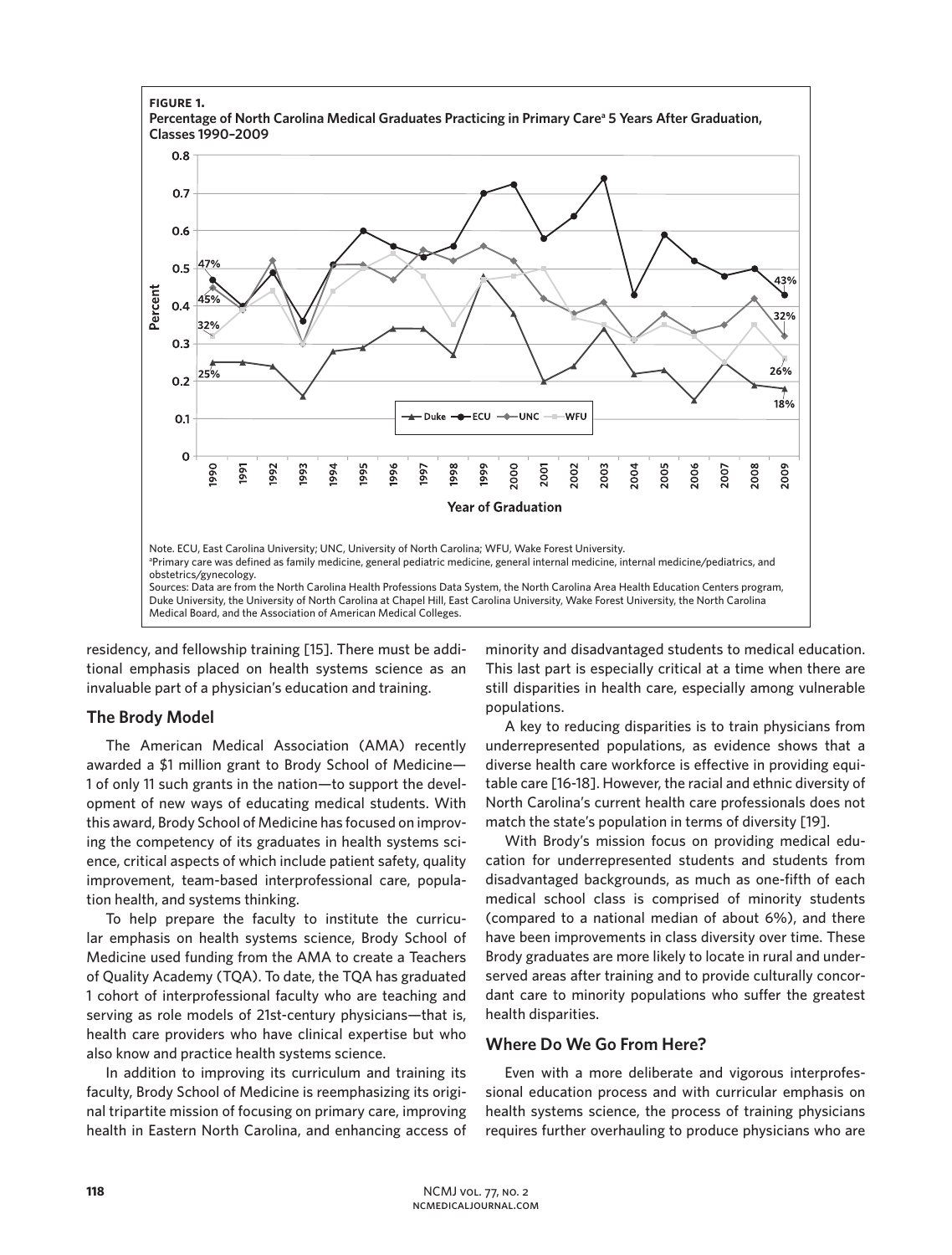ready for primary care and rural practice. North Carolina already relies on residency programs outside of the state to supply some of our physicians [20]. To reverse (or at least ease) our reliance on out-of-state residency programs, North Carolina must find ways to increase GME positions in the state, particularly in rural areas and in community-based settings. A potential model is a program in Georgia that established new teaching hospitals and programs to meet the state's current and future physician workforce needs [21]. To achieve the goal of raising the number of physicians practicing in rural areas, we must create more opportunities for medical school graduates to do at least part of their residency training in such settings in North Carolina [22, 23].

Given recent trends, having more opportunities for training is critical. During his October 2015 report to the Board of Governors of the University of North Carolina, Dr. Warren Newton, director of the North Carolina Area Health Education Centers program, showed data indicating an ongoing decline in the number of primary care physicians who choose to practice in North Carolina. This decline is particularly evident in rural and economically depressed areas of the state (see Figure 1). Countering this trend is the relative success of Brody School of Medicine and the high percentage of its graduates who choose primary care and remain in practice within the state (see Figure 1). While slightly concentrated in Eastern North Carolina, Brody School of Medicine graduates provide care throughout the entire state to individuals, families, and communities, where they are enhancing the health of the state's population (see Figure 2).

The challenge of meeting North Carolina's physician workforce needs is considerable and complex. As a state, we must create policies, mechanisms, and incentives that will help us meet the health care needs of the future. Using the past as a guide and Brody School of Medicine as a model, we know there are several critical elements: keeping tuition low, recruiting underrepresented students, emphasizing primary care, and creating a curriculum that includes health systems science. In addition, it is time to consider providing incentives to certain students entering medical school in our state to entice them to stay in rural North Carolina. These incentives might include paying all or part of their medical student debt or providing a cash incentive to help primary care physicians establish a practice in one of North Carolina's health professional shortage areas. Additionally, expanding the class size at North Carolina public medical schools for students who commit to primary care and rural service is worth serious consideration. With or without medical school class size expansion, the North Carolina General Assembly should look at supporting additional funding for GME positions, specifically in rural and community settings, in order to support an appropriately-sized and distributed health professional workforce. NCM

**Paul R. G. Cunningham, MD, FACS** dean, Brody School of Medicine; senior associate vice chancellor of medical affairs, Brody School of Medicine, East Carolina University, Greenville, North Carolina.

**Elizabeth G. Baxley, MD** senior associate dean of academic affairs, Brody School of Medicine, East Carolina University, Greenville, North Carolina. **Herbert G. Garrison, MD, MPH** associate dean of graduate medical education; professor, Emergency Medicine, Brody School of Medicine, East Carolina University, Greenville, North Carolina.

#### **Acknowledgments**

The authors would like to thank Katherine Jones, PhD, of the East Carolina University Department of Public Health for creating the map shown in Figure 2.

Potential conflicts of interest. All authors have no relevant conflicts of interests.

#### **References**

- 1. Williams WC. Beginning of the School of Medicine at East Carolina University, 1964–1977. Greenville, NC: Brookcliff Publishers; 1998.
- 2. Kozakowski SM, Fetter G Jr, Bentley A. Entry of US medical school graduates into family medicine residencies: 2014–2015. Fam Med. 2015;47(9):712-716.
- 3. United States Census Bureau. 2014 National Population Projections. United States Census Bureau website. https://www.census .gov/population/projections/data/national/2014.html. Accessed January 29, 2016.
- 4. IHS, Inc. The Complexities of Physician Supply and Demand: Projections from 2013–2025. Washington, DC: Association of American Medical Colleges; 2015.
- 5. Schwartz WB, Sloan FA, Mendelson DN. Debating the supply of physicians: the authors respond. Health Aff (Millwood). 1989;8(2):91- 95.
- 6. McNutt DR. GMENAC: its manpower forecasting framework. AJPH.